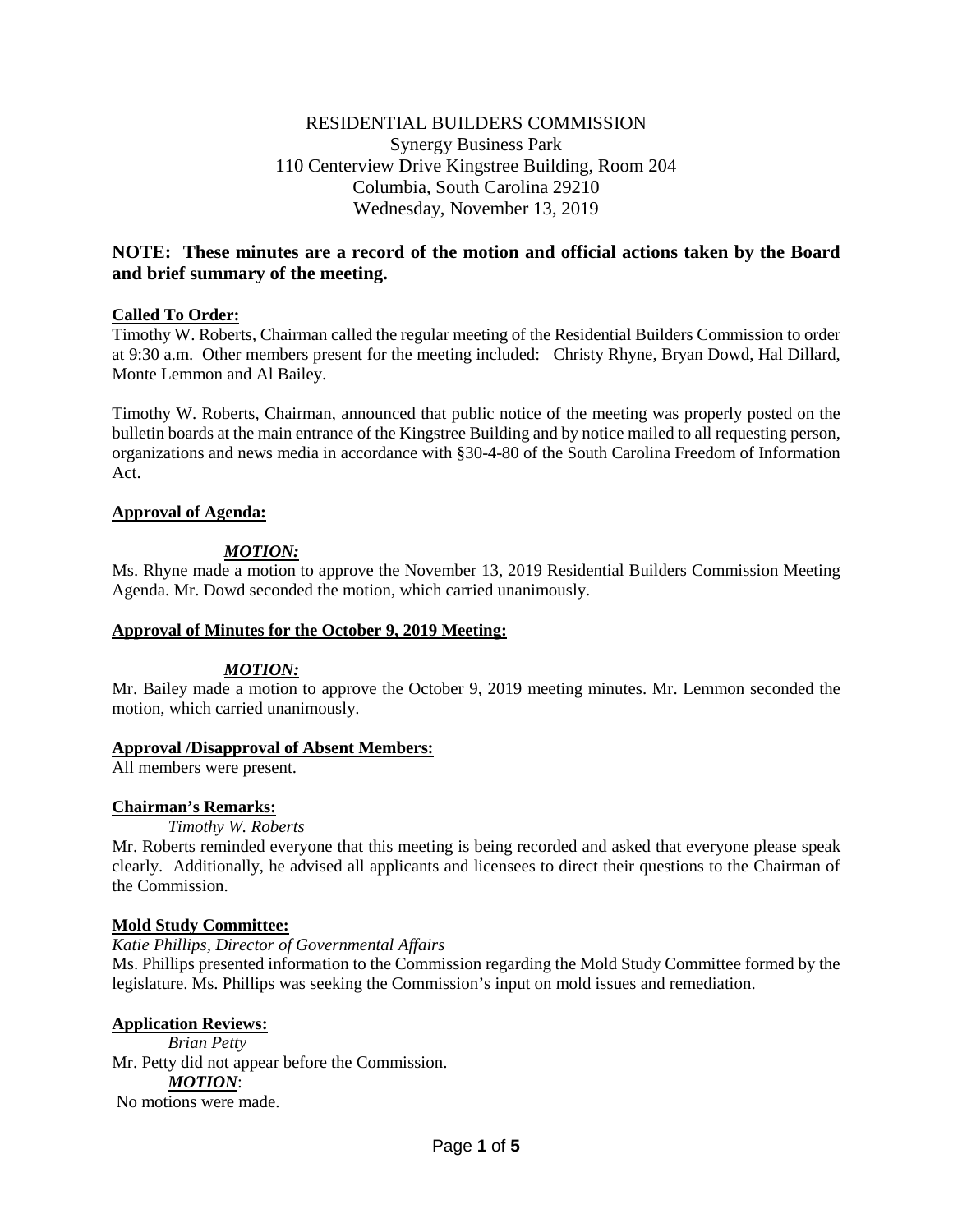## *Melissa Lee*

The Commission held an application review regarding Melissa Lee. Ms. Lee appeared before the Commission, waiving her right to counsel, and presented a witness, Anthony Dezinna.

## *MOTION*:

Mr. Dillard made a motion to approve Ms. Lee to sit for the exam. Ms. Rhyne seconded the motion, which carried unanimously.

### *Flemmie Harris*

The Commission held a Residential Electrical and Residential Plumbing application review regarding Flemmie Harris. Mr. Harris before the Commission and waived his right to counsel.

## *MOTION*:

Mr. Dillard made a motion to deny Mr. Harris' request for the electrical and plumbing license at this time due to lack proof of experience. Mr. Bailey seconded the motion, which carried unanimously.

### *Jack Hayes*

The Commission held an application review regarding Jack Hayes. Mr. Hayes appeared before the Commission and waived his right to counsel.

# *MOTION*:

Mr. Bailey made a motion to allow Mr. Hayes to sit for the exam. Ms. Rhyne seconded the motion, which carried unanimously.

### *Clayton Bowman*

The Commission held an application review regarding Clayton Bowman. Mr. Bowman appeared before the Commission and waived his right to counsel.

#### *MOTION*:

Mr. Bailey made a motion to allow Mr. Bowman to sit for the exam. Mr. Dowd seconded the motion, which carried unanimously.

### *Shannon Vick*

The Commission held an application review regarding Shannon Vick. Mr. Vick appeared before the Commission and waived his right to counsel.

## *MOTION*:

Mr. Dillard made a motion to enter into executive session to receive legal advice regarding Mr. Vick's application. Mr. Dowd seconded the motion, which carried unanimously.

# *MOTION*:

Ms. Rhyne made a motion to exit executive session after receiving legal advice. Mr. Dillard seconded the motion, which carried unanimously.

## *MOTION*:

Mr. Dillard made a motion to allow Mr. Vick to sit for the exam. Mr. Bailey seconded the motion, which carried unanimously.

#### *Eric Schmidt*

The Commission held an application review regarding Eric Schmidt. Mr. Schmidt appeared before the Commission and waived his right to counsel.

## *MOTION*:

Mr. Bailey made a motion to deny Mr. Schmidt's application at this time due to lack of experience. Mr. Dowd seconded the motion, which carried unanimously.

## *Nolan Scarborough*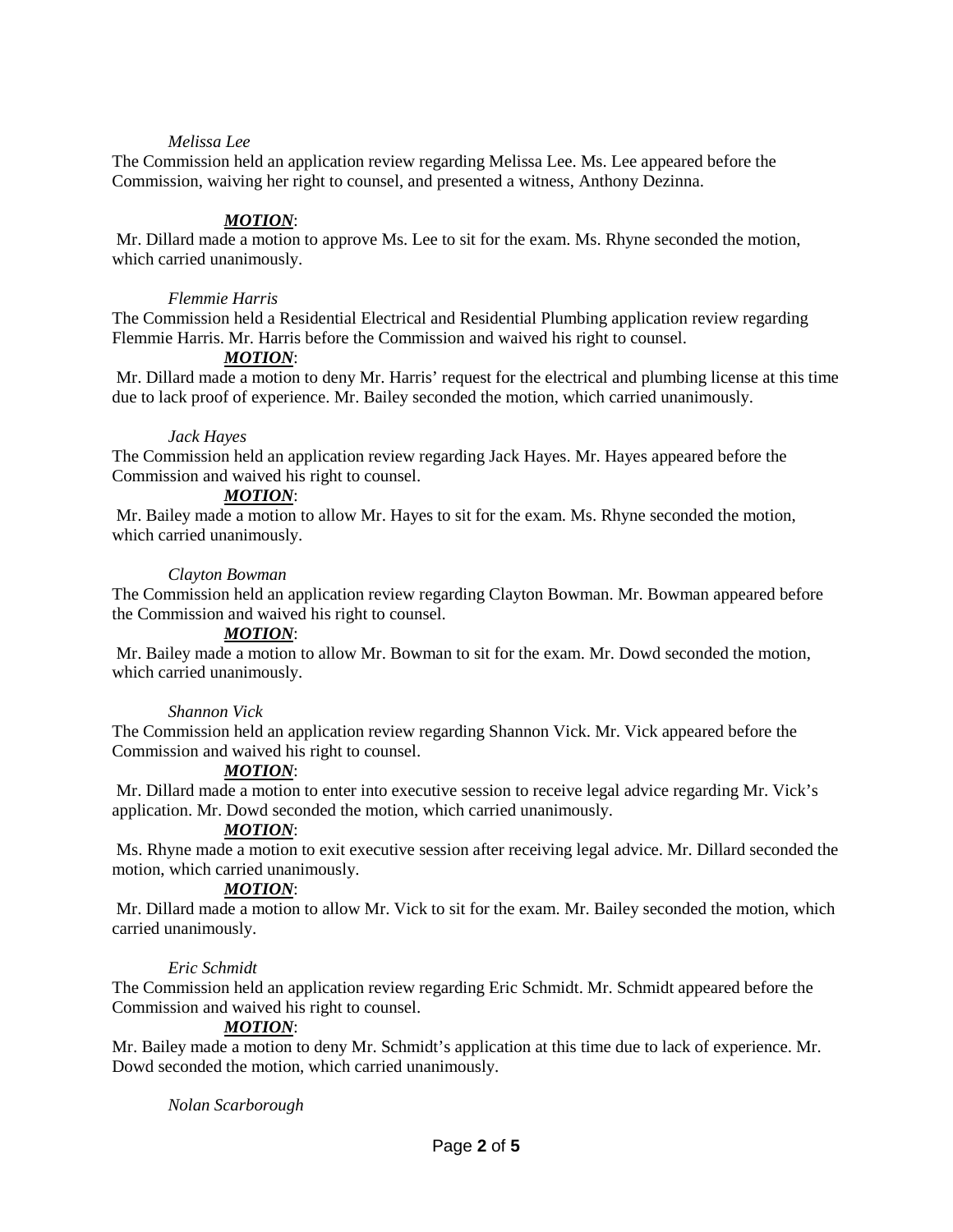The Commission held an application review regarding Nolan Scarborough. Mr. Scarborough appeared before the Commission, waiving his right to counsel, and presented a witness, Mr. Edward Thompson.

# *MOTION*

Mr. Dillard made a motion to allow Mr. Scarborough to sit for the exam. Mr. Lemmon seconded the motion, which carried unanimously.

## *David McKenney*

The Commission held an application review regarding David McKenney. Mr. McKenney appeared before the Commission, waiving his right to counsel, and presented a witness, Mr. Kenneth Lee.

## *MOTION*:

Mr. Bailey made a motion to allow Mr. McKenney to sit for the exam. Ms. Rhyne seconded the motion, which carried unanimously.

## *Dario Hernandez*

The Commission held an application review regarding Stuart Harkins. Mr. Harkins appeared before the Commission and waived his right to counsel.

# *MOTION*:

Mr. Dowd made a motion to approve Mr. Hernandez's specialty registration with the condition that at the next renewal, if there were any further arrests or a conviction, he would have to appear before the full commission. Mr. Lemmon seconded the motion, which carried unanimously.

# *Richard Quick*

Mr. Quick did not appear before the Commission.

## *MOTION*:

No motions were made.

\*Mr. Dowd recused himself from the Steve Welch Case no. 2017-709 hearing.

## **Final Order Hearings:**

## *Mr. Steve Welch case # 2017-709*

The Board held a Final Order hearing regarding Mr. Steve Welch. Mr. Welch was present. Mr. Bailey recused himself due to his service as the hearing officer. Mr. Chris Elliott, Esq. represented the State in the matter.

# *MOTION:*

Mr. Rhyne made a motion to adopt the Hearing Officer's Recommendation. Mr. Lemmon seconded the motion, which carried unanimously.

## **Memorandum of Agreement**

*Allen Harrison Case no. 2018-109*

Mr. Allen Harrison appeared before the Commission and was not represented by counsel. Mr. Chris Elliott, Esq. represented the State. Mr. Harrison answered questions from the Commission. Mr. Elliott, Esq. requested that the Commission accept the Memorandum of Agreement (MOA).

# *MOTION:*

Mr. Bailey made a motion to accept the MOA and issue a non-disciplinary letter of caution. Mr. Dowd seconded the motion, which carried unanimously.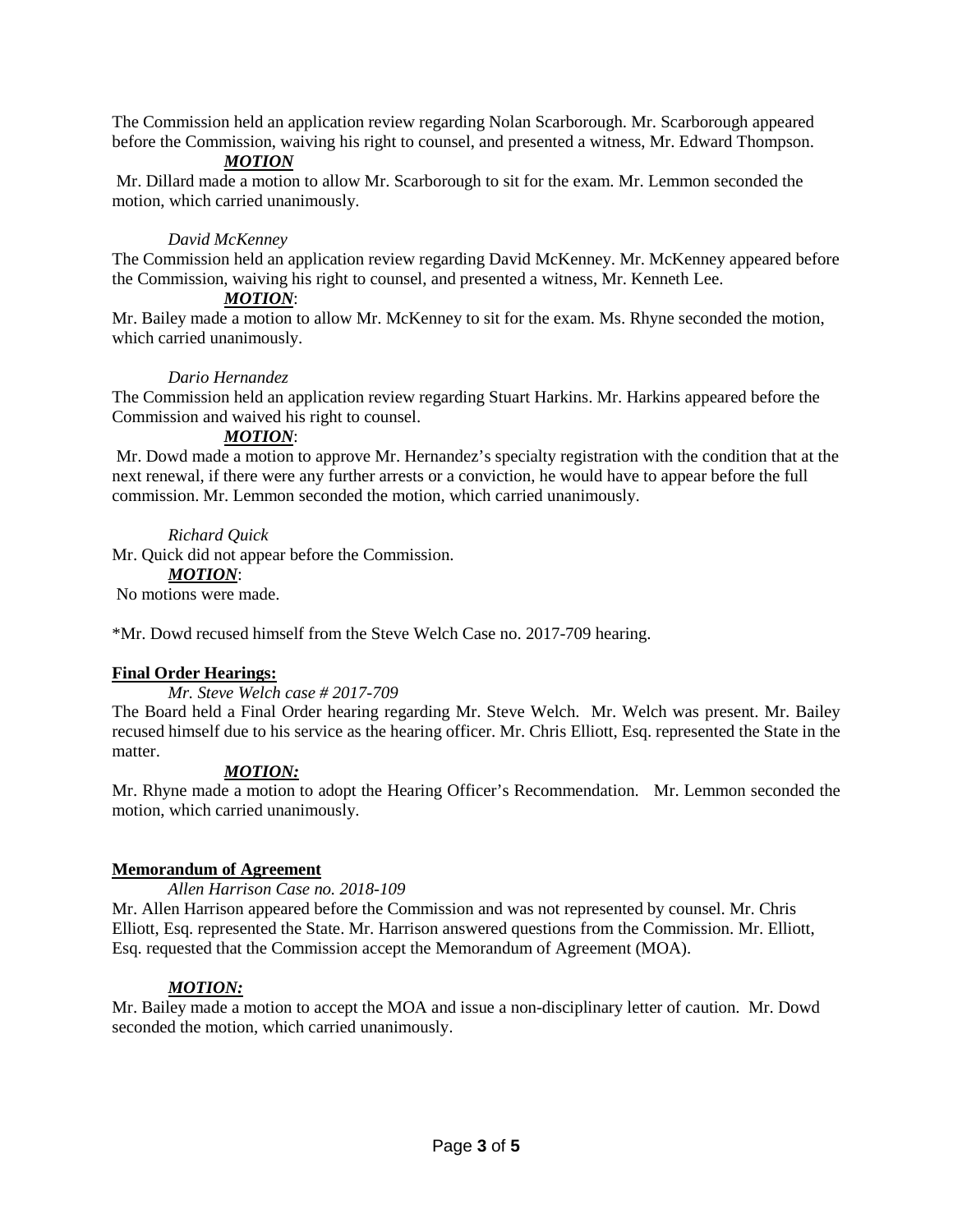## *Joseph Salle Case no. 2018-130*

Mr. Joseph Salle appeared before the Commission and was not represented by counsel. Mr. Chris Elliott, Esq. represented the State. Mr. Salle answered questions from the Commission. Mr. Elliott's requested that the Commission accept the Memorandum of Agreement (MOA).

## *MOTION:*

Mr. Bailey made a motion to accept the MOA and issue a non-disciplinary letter of caution. Mr. Dowd seconded the motion, which carried unanimously.

### **Temporary licensure for military spouse:**

The Commission discussed temporary licensure for a military spouse and the requirements for licensure with the Residential Builders Commission.

### **Administrator's Remarks For Information:**

Janet Baumberger- Administrator

Ms. Baumberger presented Mr. Michael Ross, Business Solutions Director with Midlands Technical College. Mr. Ross presented information to the Commission in regards to programs that Midlands Technical College offers and the Midlands Youth Apprenticeship program.

## **OIE Report – Mr. Todd Bond:**

*Todd Bond, Chief Investigator of OIE*

Mr. Todd Bond, presented the OIE report. He reported the number of investigations as of November 13, 2019:

**Complaints Received –** 704 **Active Investigations –** 241 **Closed Cases –** 669

## **New Business**

A. Recommendations of IRC

## *MOTION:*

Mr. Bailey made a motion to approve the Recommendation of the IRC. Mr. Dowd seconded the motion, which carried unanimously.

B. Resolution Guidelines

## *MOTION*

Mr. Dowd made a motion to approve the IRC Resolution Guidelines. Ms. Rhyne seconded the motion, which carried unanimously

## **Old Business:**

## **Public Comments:**

Mark Nix, Home Builders Association of South Carolina Mr. Nix addressed the Commission regarding the sealing of plans for town homes.

## **Date of Next Meeting:**

The next Residential Builders Commission meeting will be held Wednesday, December 11, 2019 in room 108.